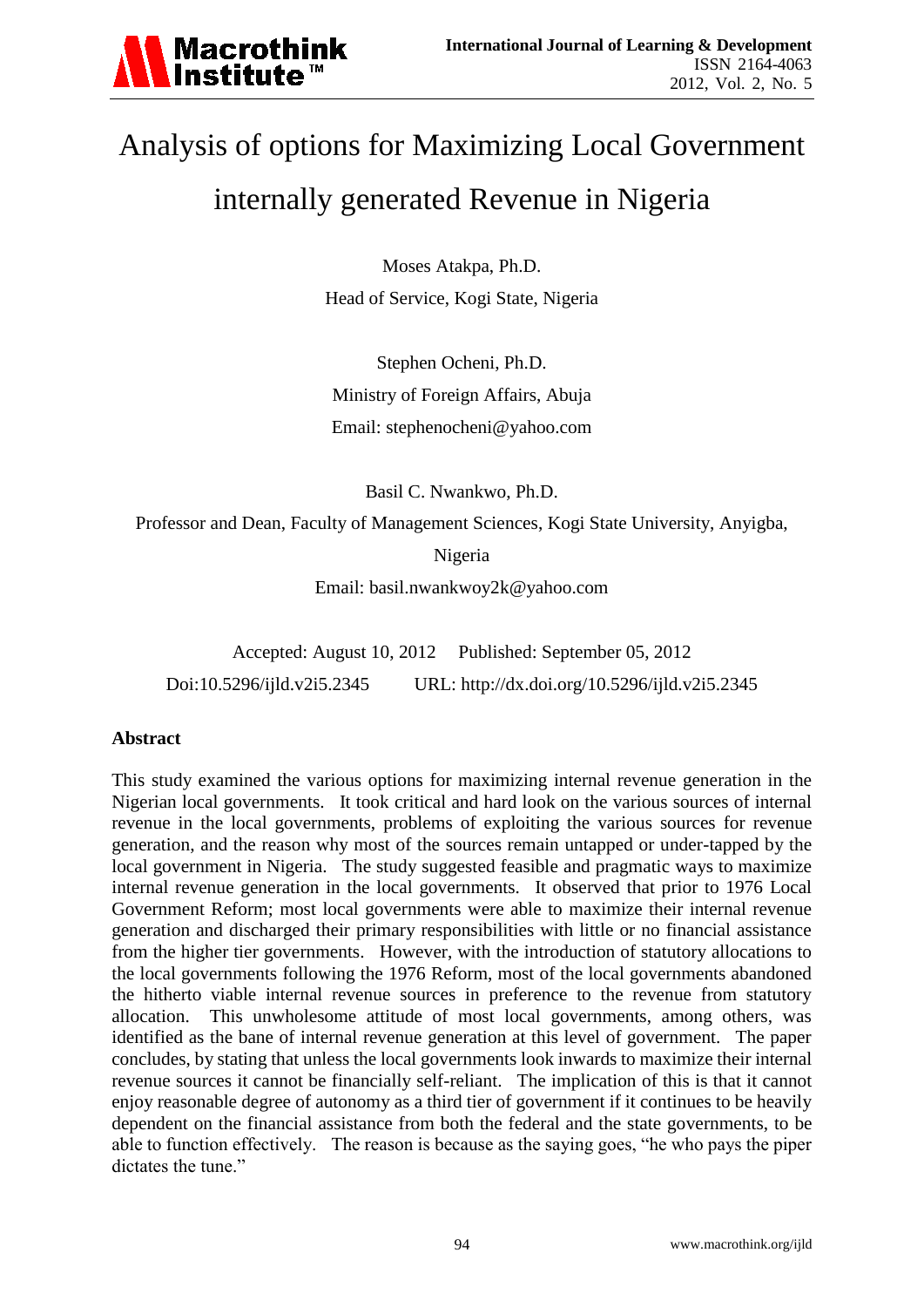

**Keywords:** Local Government, Revenue, Reforms, and Administration

## **Introduction**

The 1976 Local Government Reforms in Nigeria has since remained the greatest in the development of local government administration in the country. The aims and objectives of the Reform were meant to make the local government in Nigeria a real third tier or level of governmental administration after the Federal and State Governments.

The main thrust of the reform was to enable the local government extend social services and the development of rural infrastructure to the grassroots. It was in recognition of these objectives that the Fourth Schedule of 1979 Constitution of the Federal Republic of Nigeria, outlined in detail, the development functions of local governments in Nigeria.

In addition to the participation by the local governments with state government in drawing up the economic development policies and programs of the state, local governments should also provide, maintain and control social services at the local government level. Local governments also have responsibility for primary education, agriculture and natural resources, primary health services, construction and maintenance of rural roads and rural market.

Also, the Committee on the Review of Local Government Administration in Nigeria, 1984 (otherwise referred to as the Dasuki Committee) recommended the following basic/detailed functions which should be carried out through strict compliance with the budgetary guidelines to be set annually by the Local Government Council in their Approved Annual Estimates:

- a) Basic environmental sanitation and other aspects of preventive health;
- b) Provision of maternity centers, dispensaries, leprosy clinics and health centre;
- c) Construction and maintenance of roads, drains, excluding Federal and State roads;
- d) Local inland waterways not designated for international waterways;
- e) Provision of rural water supply and extension of urban supply;
- f) Community Development;
- g) Agriculture and Veterinary Extension Services;
- h) Construction, maintenance and equipment of primary schools;
- i) Town and country planning;
- j) Markets, motor parks, parks and gardens;
- k) Maintenance of law and order; and
- l) Afforestation.

In order to be able to carry out these functions at the grassroots, the Federal Military Government extended in 1976, a grant of  $\frac{N100}{N100}$  million to the then 301 Local Government Areas in the country and also proceeded, in 1977, to appoint the Aboyade Technical Committee on Revenue Allocation to determine a revenue formula that would entrench into the 1979 Constitution of the Federal Republic of Nigeria. Even though the recommendations of this committee were not included in the 1979 Constitution, the Revenue Act of 1981, in accordance with Section 149 of the 1979 Constitution, made local governments in Nigeria, for the first time, to be recognized and included among the three tiers of government that would benefit from the statutory allocation of the Federation Account; and the following formula was adopted for the local governments:

 $\geq 10$  percent share of the Federation Account;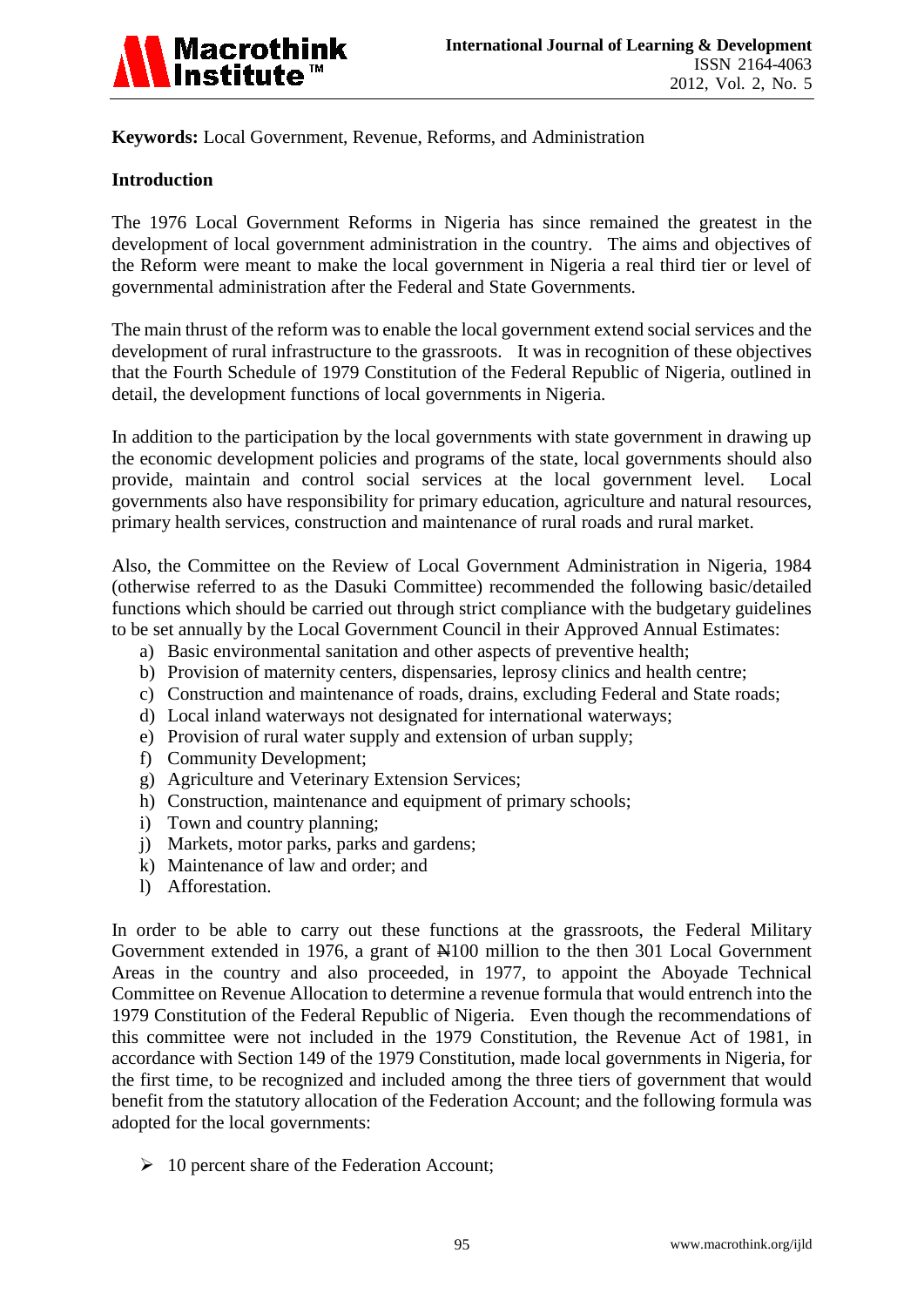

- $\geq 10$  percent share from the total revenue of the state;
- $\triangleright$  Internally generated revenues of the local government from community taxes and rents, fees, charges, licenses, moneys accruing from commercial ventures embarked upon by the individual local governments, rents on local government landed properties, interest payments, premiums and dividends from shares and other investments on private or public companies, loans and legal gift from private individuals and corporate bodies, etc.

Since then, many modifications have been made to the above formula all seeking to enhance the local governments' revenue generating capacity especially from the Federation Account. The share going to the local governments in Nigeria from the Federation Account has been fixed at 20 percent.

However, prior to the Revenue Act of 1981 and the availing of the Federation Account as a result of bulging oil proceeds of the 1980s, most local governments in the country had a greater share of their total revenue coming from internally generated revenue. (The percentage of internal revenue generated to the total revenue was as high as 85 for some local governments, between 1962 and 1983).

However, with the oil book of the 1980s and a one-time Head of State of Nigeria claiming that not finance, but executive capacity, was the major bottleneck to Nigeria's economic growth and development, some political parties, capitalizing on this rather regrettable statement, abolished some local taxes in the state they controlled. The result was that starting from 1976, statutory allocations from the Federation Account came to play highly increasing role in the total of ratio of total revenue generated by local governments in Nigeria. However, even the oil book and revenue accruing to the Federation Account started declining as from 1983. With this dwindling of revenue sources to the local governments in Nigeria, it means that local governments in the country should seek for more potential/substantial areas of internal revenue generation if they are to execute their numerous responsibilities and programs to their people.

#### **Traditional Sources of Revenue to Local Governments in Nigeria**

As already mentioned above, internally generated revenue formed a greater bulk of the total revenues accruing to the local governments before 1976. With the 1976 Local Government Reforms, these sources were further widened to enable the local governments to collect enough funds to discharge their development responsibilities. Consequently, the various local government edicts of the various states in the federation included the following as their major sources of revenue to all the local governments in the country:

- a) Community Tax/Community Rates;
- b) Property (Tenement) Rates;
- c) General/Development/Capitation Rates;
- d) Licenses, Fees and Charges
	- 1) Advertisement fees
	- 2) Baker houses licenses
	- 3) Beggar minstrel fees
	- 4) Bicycle licenses/hire permits
	- 5) Births and deaths registration fees
	- 6) Brick making and block industry licenses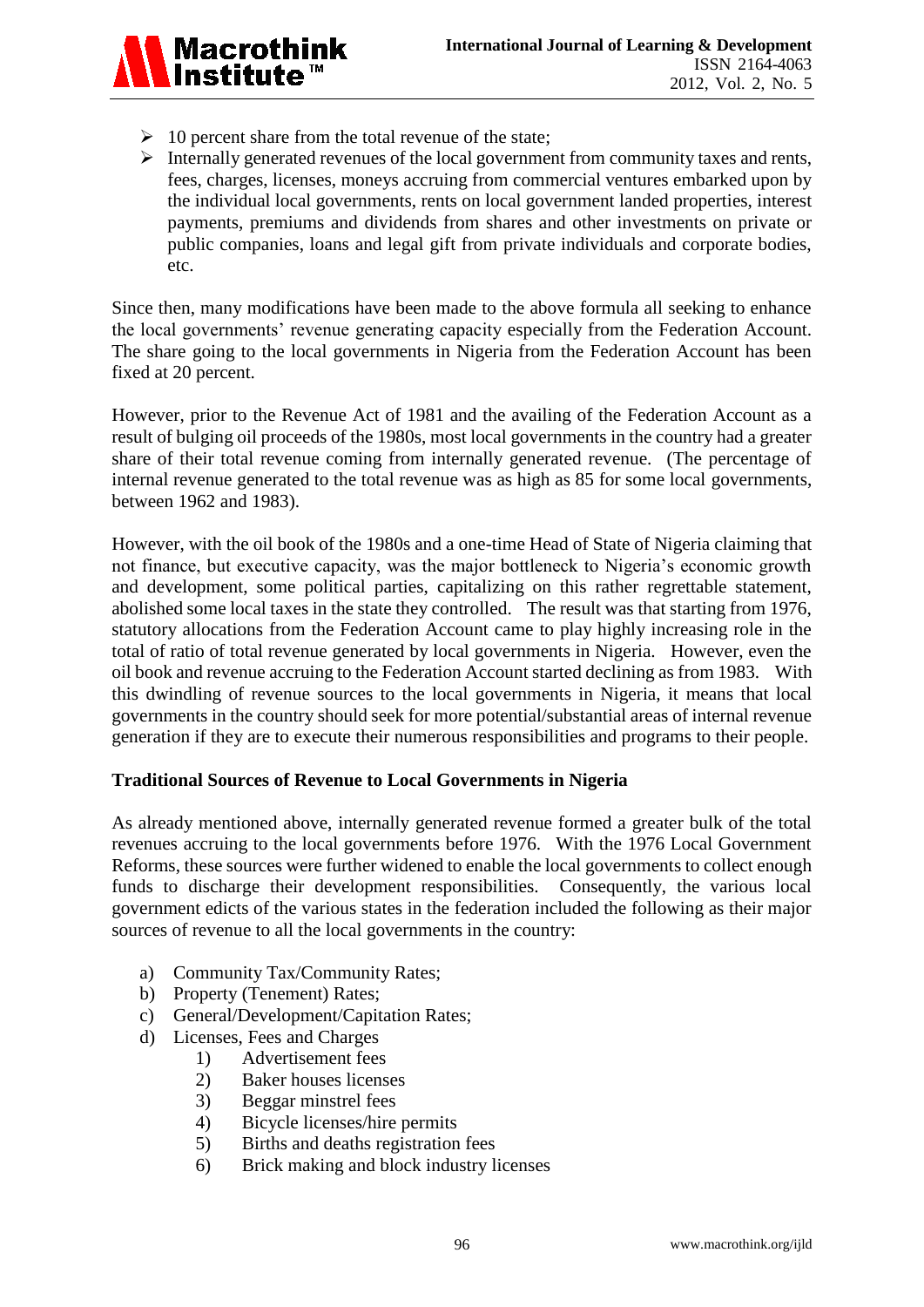

- 7) Cigarette sales licenses
- 8) Burial fees and charges (on local government burial grounds)
- 9) Cart/truck licenses
- 10) Cattle dealers/Butchers' licenses
- 11) Contractors" registration fees
- 12) Dane guns" control licenses
- 13) Dried fish and dried meat licenses
- 14) Dog licenses
- 15) Fishing/hunting fees
- 16) Forestry and fuel/fire wood exploitation fees
- 17) Goldsmith's licenses
- 18) Hawkers" permits/licenses
- 19) Hunting licenses
- 20) Local liquor brewing/sales licenses
- 21) Marriage registration fees
- 22) Minor/small/cottage industries licenses
- 23) Control of noise licenses
- 24) Palm wine fees
- 25) Pit sawing licenses
- 26) Produce (palm oil/kernel) buying/sales licenses
- 27) Rents and plot fees (from Landlords)
- 28) Retail trade licenses
- 29) Slaughter fees
- e) Interest on Revenues
	- 1) Interest on state deposits
	- 2) Interests on investments
	- 3) Profits from sale of investments/stocks, shares, etc.
- f) Departmental Recurrent Revenues
	- 1) Survey fees from the Department of Works & Planning
	- 2) Repayment of personal advances
	- 3) Refund of salaries and/or allowances
	- 4) Refund of subsistence of students in training
	- 5) Re-imbursement of state witnesses expenses
	- 6) Sales of library books and literature
	- 7) Nursery school and day-care centres fees
	- 8) Conservancy or compost charge
	- 9) Sale of produce e.g. palm oil/kernel
	- 10) Profit on local government farm accounts
	- 11) Tractor/grader/caterpillar hire fees
	- 12) Irrigation fees
	- 13) Sale of firewood
	- 14) Sale of timber
	- 15) Sale of produce
	- 16) Cattle/goat/sheep/poultry treatment charges
	- 17) Fodder
	- 18) Stray animal poundage fees
	- 19) Workshop repairs receipts
	- 20) Sale on stores
	- 21) Sale of unserviceable stores/vehicles, and equipment fees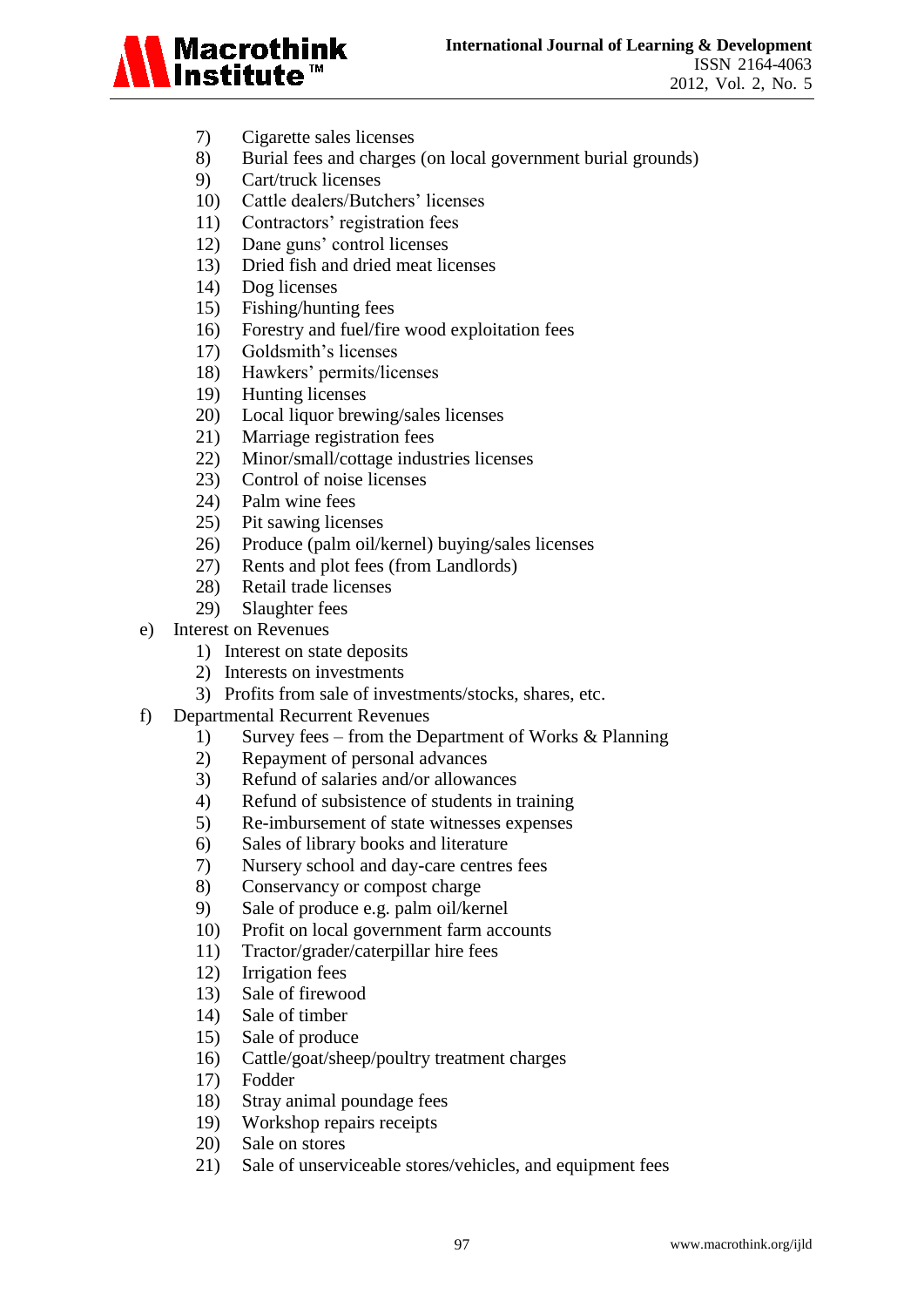

- 22) Rents on local government quarters
- 23) Guest/rent house fees/charges
- 24) Vehicles, plant and equipment charges
- 25) Profit vehicles advances account
- 26) Canoe/ferry/mass transit fees
- 27) Contribution for maintenance of produce evaluation road usage fees
- 28) Fees and charges in local government-maintained markets
- 29) Fees and charges in local government motor parks
- 30) Registration of business premises
- 31) Sale of corn
- 32) Sale of scrap metal, etc.

From the list, it is clear that many of the various sources of internally generated revenues to local governments are either untapped or under-tapped in most local governments in Nigeria. Some, like death registration fees, due to the culture and customs of local people can never be tapped; while others like tenement rates by individual and corporate persons can be potentially lucrative sources of local government revenue, if properly administered and strictly enforced. With courage, honesty, and fair-play local governments may not even bother to look for new sources of internal revenue if the above list is appropriately and adequately tapped and properly accounted for.

# **Problems of Internal Revenue Generation and Collection in Nigerian Local Governments**

It is an indisputable and incontrovertible fact that the internal revenue generation of most local governments in Nigeria are far below what it should be, all things being equal. Several reasons have been adduced/advanced for why internal revenue generation is unsatisfactory. For example, the report of the committee on the federation in 1978/79 year observed that generally… the performance of local governments in revenue collection is very low. The following factors are responsible for the situation: poor communication network, particularly in the riverine areas of the country; lack of commitment on the part of some revenue collectors, some of whom are down-right dishonest; and defective revenue collecting machinery. In addition, some of the laws for revenue collection have not been updated by various state governments especially in areas of rating and tenement rates. In this regard, particular mention has been made of the local government areas in Kano and Kaduna states between 1979 and 1983.

Similarly, Adewumi (1994) observed that the major problems of internal revenue generation in the local government centre on… the inability of local governments to enforce by-laws which could enhance their revenue collection… For example, there are local governments that have approved laws on tenement rates which could relieve them of their dependence on the monthly allocation from Federation Account, but many of them have adopted nonchalant attitude towards this revenue source.

Similarly, local governments have been known to exhibit their inability to keep proper and adequate accounting records. In particular, many Chairmen and Councilors have little or no knowledge of the accounting systems in local governments. To them, that should be left to the experts who are in short supply in local government. All these have combined with the relaxation of the erstwhile effective role of the States" Local Government Service Commission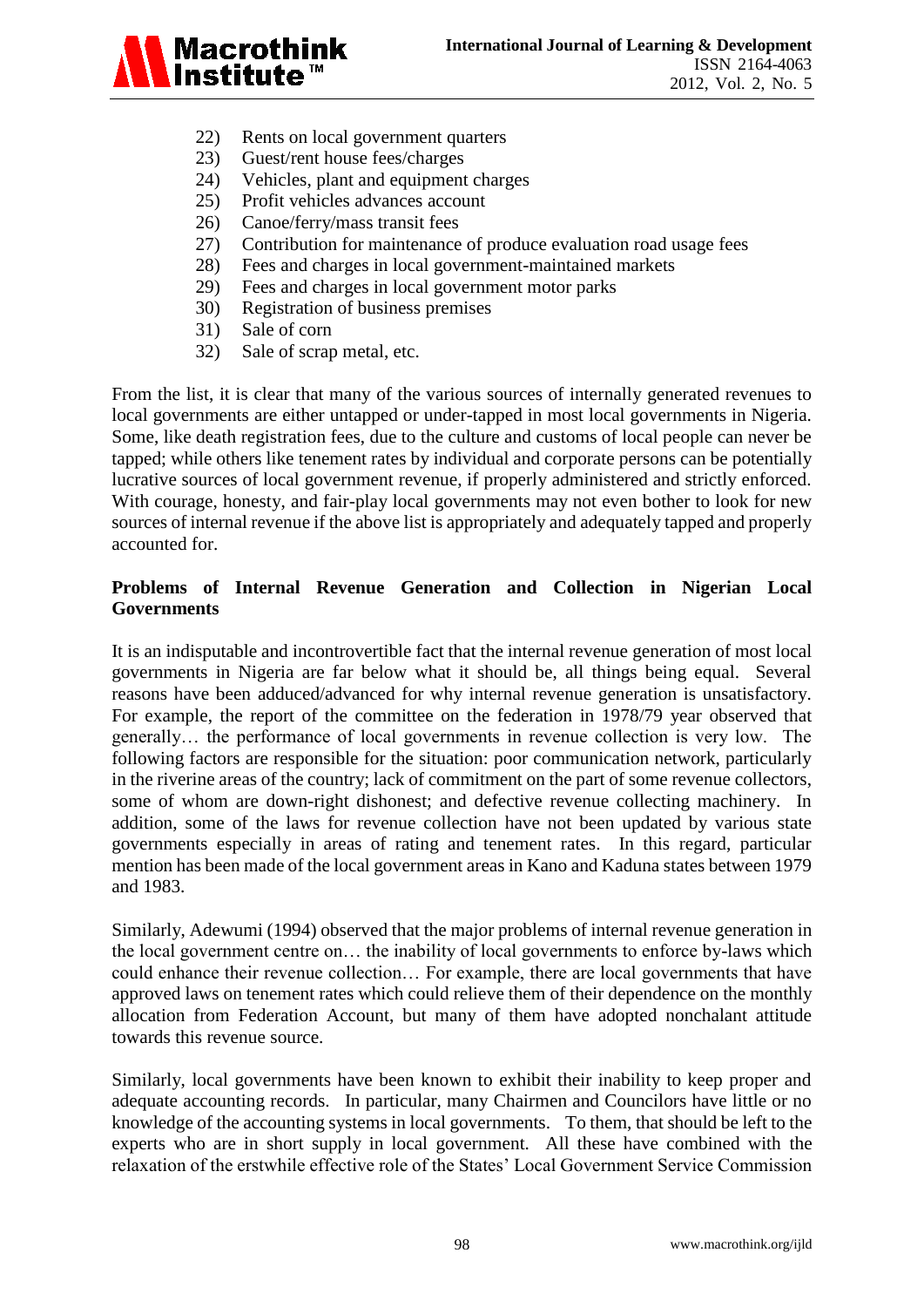

to call local governments to order and prevent them from drifting away from the path of financial sanity.

The problems of internal revenue generation in the Nigerian local government system according to Egonmwan (1984) are also compounded by the fact that the state governments have acquired the more lucrative, elastic and collectable revenue sources (e.g. water rates, motor vehicle license fees, form building plans), leaving local government with taxation with low ceilings, revenue which are administratively and politically difficult to exploit in an environment where the vast majority of the people are poor, self employed and dispersed in rural areas. The attitude of tax rate collectors in local governments also falls short of expectation. There were reported cases of fraud and embezzlement during our fact-finding visits to a number of councils, particularly in market stallage fees. Apart from the wrong attitudinal orientation of the collectors, collection of revenue, for example, from timber which would have constituted a viable source of revenue for local governments was hampered by illegal felling of trees, inefficiency of staff and other constraints. Their low level of training and the generally lazy attitude to work may also have accounted for poor collection of revenue. Inadequacy and inaccuracy of data were reported as the major setbacks in the collection of tenement rate – a source which is particularly lucrative in the urban areas. We also found during our fact finding visits to a number of Councils that rates and fees neither expanded with the growth of the economy nor with the rate of inflation. For example, some of the rates fixed in 1974 were still in force unrevised in many councils although the annual rates of inflation in 1974 was 12.6 percent in 1975, and dropping to 10.2 percent in 1980 with an annual growth rate at 18 percent in 1974 and 31 percent in 1979.

From the above discussion, we have seen the reasons generally given for poor internal revenue generation in most local governments in Nigeria. The discussion shows that the local governments are partly responsible for the problem. The reason is because most local governments do not tap to the full, existing internal revenue sources. They seem to be more interested in the collection of the statutory allocations from the centre. This explains why most local governments have not taken pains to revise the relevant by-laws that concern their internal revenue generation and collection to be in line with recent development or changes in the society.

Furthermore, most local governments in Nigeria today have become centres or fortresses of corruption. This problem was clearly highlighted in the Newswatch Magazine edition of December 20, 1993, captioned "Fortress of Corruption: Audit Report Indicts Local Government of Fraud and Corruption." In a seventy-four page audit report the following major issues were highlighted… all the Chairmen of the twenty-one local governments in a particular state were pronounced guilty of financial irresponsibility; that the local government councils had become fortresses of financial malpractices…

It is neither an exaggeration nor an overstatement if we say based on our experiences and available records, that the average revenue collector in the local government is corrupt. In fact, it is the corrupt practices of most revenue collectors that have denied the local governments opportunity to raise sufficient amounts of revenues from their different internal sources. It is the revenue collectors who in fact are largely responsible for the poor internal revenue generation; they collude with the members of the public, landlords, etc. to defraud and deny the local government of the revenue that should accrue to it. In most of our local governments today, corruption has taken different forms and dimensions, namely – endemic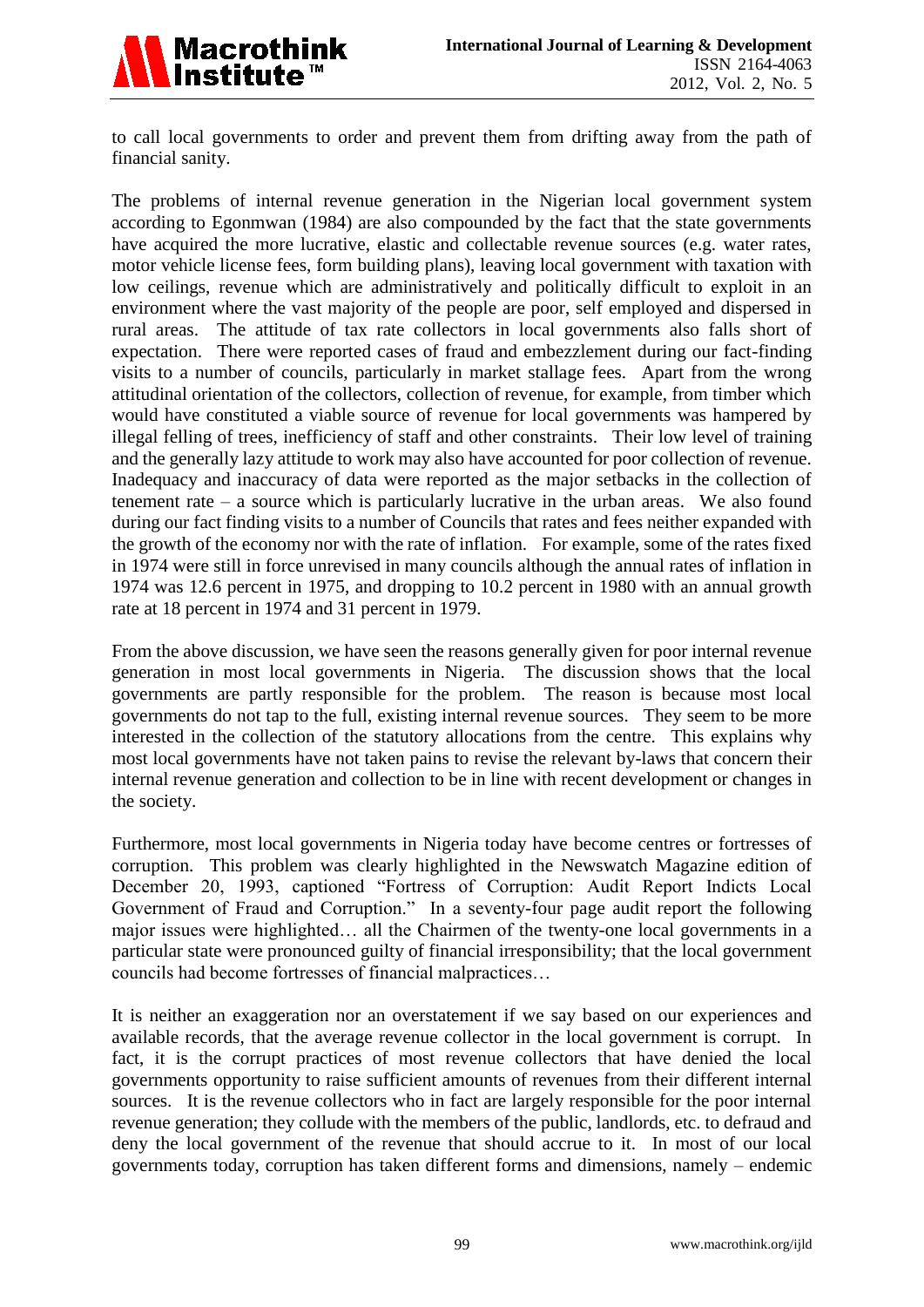corruption, epidemic corruption, planned corruption, development corruption, among others. Therefore, corruption remained the most devastating single problem undermining efficient and effective internal revenue generation in Nigerian local governments today. We have, therefore, devoted sufficient space and efforts in suggestions in the subsequent section of this paper.

The problem of internal revenue generation in the Nigerian local governments can be summarized as observed by Onyishi (1995) to include: "poor revenue assessment and methods of collection; paucity of technically trained and experienced revenue assessors and collectors; obsolete revenue by-laws; sheer fraud, uncooperative and uncompromising attitude and "419"/sharp practices on the part of tax, rate, rate and fees payers (that is, the relevant public); inefficient supervision and control, and ineffective auditing system." The problem of poor internal revenue generation is also compounded by the socio-political environment of the local government system in particular and the Nigerian society in general, which is predicated on prebendalism.

# **Suggested Ways and Strategies for Maximizing Internal Revenue Generation in Local Governments in Nigeria**

As already mentioned above, if the existing legal sources of revenue are fully exploited and tapped, most local governments will need not to bother themselves seeking additional sources since the present sources provided by the existing laws will suffice. Therefore, in order to maximize its internal revenue generating capacity, a local government should think of the following action/ suggestions:

# *a) Exploitation or Enforcement of the Existing Revenue Sources to the Full*

Local government in the country should Endeavour to exploit/tap to the full, existing sources of internal revenue generating capacities, especially in the following areas:

- i) Community rates: Less than 30 percent of male taxable adults pay this tax at the local government level and machinery for its administration is inadequate and unsatisfactory. The traditional rulers or village heads should be made to assist in the collection of this rate since they know their subjects better.
- ii) Property (Tenement) rates
- iii) Licenses, Fees and Charges:
	- 1) Advertisement fees
	- 2) Brick making and block industry licenses
	- 3) Contractors' registration fees
	- 4) Forestry and fuel exploitation fees
	- 5) Hawkers" permits/licenses in the markets
	- 6) Liquor brewing/sales licenses
	- 7) Control of noise licenses for record and cassette sellers and loud speaker system – both in the markets and large ceremonial public gathering
	- 8) Produce buying licenses
	- 9) Rents and plot fees
	- 10) Wholesale and retail trade licenses

#### *b). Modification of Existing Revenue Yielding Sources*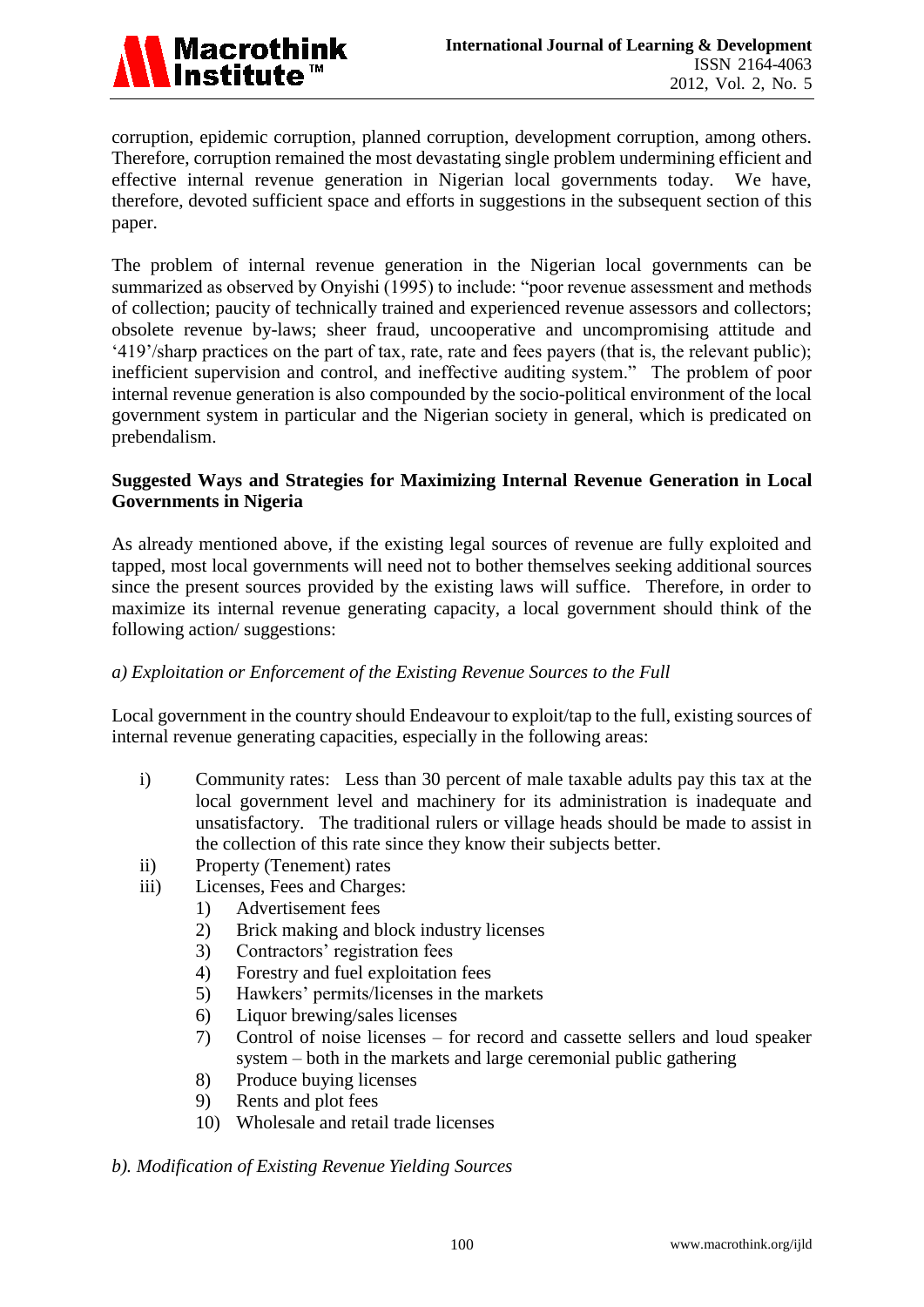The existing laws on internal revenue yielding sources of local governments could be modified so as to improve their internal revenue yielding potentials in the following areas:

- i) Taxes and Rates: Nigerians have recently become profligate spenders in merry-making and entertainment especially in the areas of marriages, funeral rites, title taking, birthday, house-warming, ceremonies, etc. Local governments should design local entertainment tax laws which will tap from and curtail the spending spree of Nigerians in those areas especially in these austere times.
- ii) Rural Property (Tenement) Rates: Rural areas are not potential money yielding sources from commercial property rating. But many affluent Nigerians make their wealth in urban areas and come home to the rural areas to build mansions and palatial houses. Local governments should be able to exploit this tendency by designing appropriate property rates on rural residential house so that these wealthy Nigerians who evade taxation where they live in urban areas could be netted into the tax bracket by their rural local governments taxing their wealth through this improved source of tenement rating, known as rural property rates.
- iii) Wholesale and Retail Trade Licenses: Experience has shown that Nigerians are very artful tax dodgers by nature. The result is that it is only public servants whose incomes are taxed from source under the PAYE system of taxation, who pay their taxes as and at when due. Wholesale and retail traders who make thousands of Naira every month in the rural markets only pay their community rates to the local governments. Local governments in Nigeria should as a matter of urgency design appropriate laws that tax both wholesale and retain traders in our rural markets.
- iv) Produce Buying/Sale Licenses: Local government areas especially in Enugu, Anambra, Imo, Abia and Ebonyi States are noted for their palm oil/kernel and timber produce and sales, among others. Local governments could modify the existing licenses and fees on produce purchases and evacuation from their areas of authority.

#### *c) Development of New Areas of Revenue Yield*

Local governments in Nigeria could embark on investments that can yield them regular sources of revenue, apart from investing on stocks and shares in companies where they have little or no control. There new investment areas could be in the following areas:

- Mass Transit Transportation Programmes: Many local governments are already exploiting this potentially lucrative revenue source. This could be further improved and sometimes Federal Government help or assistance in this direction could be sought.
- Petrol Filling Stations: Local government could establish petrol filling stations in the rural areas to augment those of the private sector and this could improve the revenue base of local governments.
- Rural Pharmacy Houses and Medicine Stores: The Health Departments of our local governments should embark on this venture in the rural areas.
- Establishment of Poultry Farms/Fish Ponds: This could be established and commercially managed by the local government Department of Agriculture.
- Nursery Schools and Day-Care Centres: Local government could establish schools for children to pay fees, etc.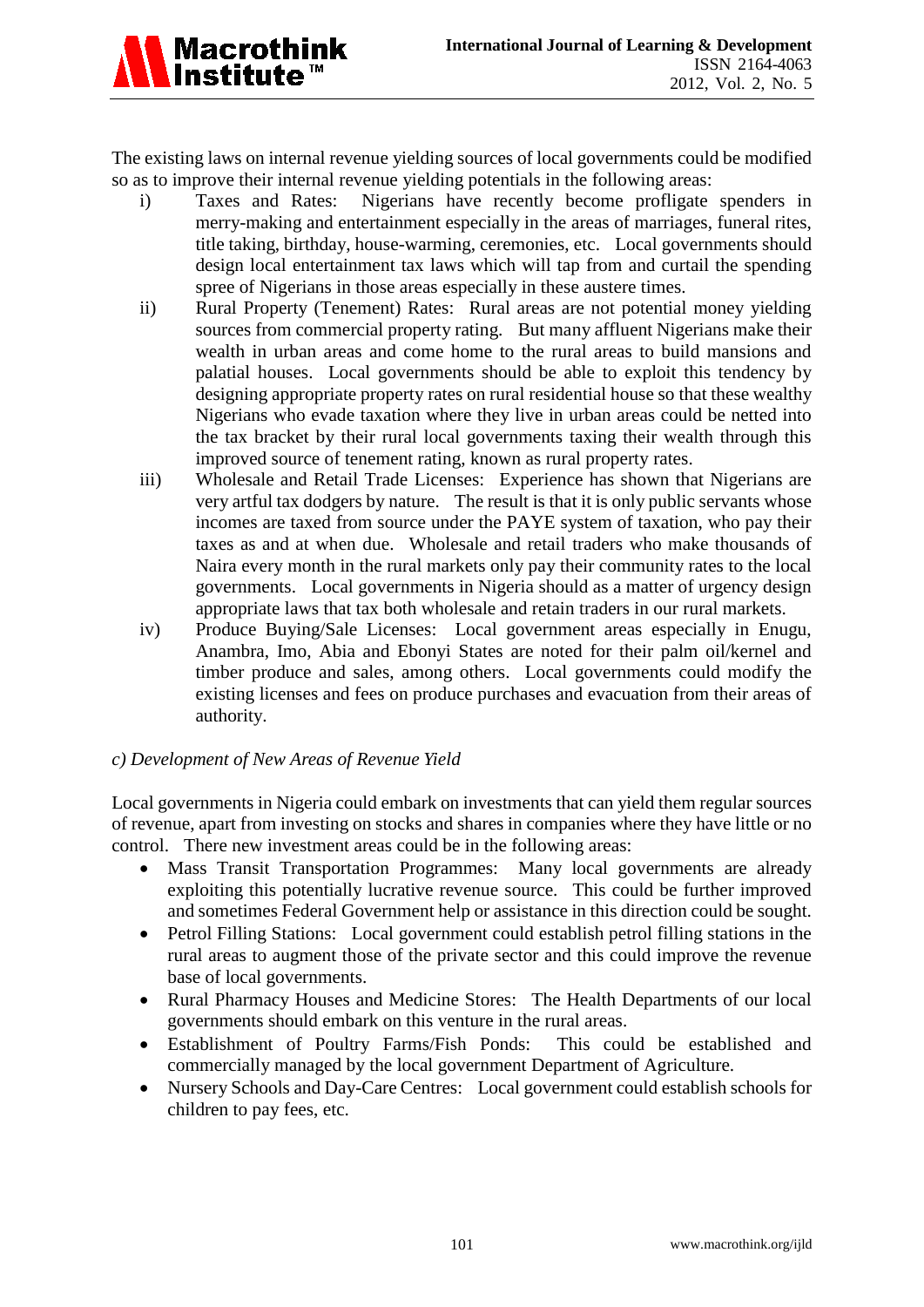

# *d) Minimization of Corruption and Administrative Waste*

No matter the amount of revenue generated internally in our local governments, no progress will be made in the society if the present level of official corruption, embezzlement of public funds, etc. by local government office holders (whether political, public or career officers) and the wider Nigerian community, continues. According to a recent report of a survey carried out by foreign private investor"s worldwide, Nigeria ranks among the most corrupt country of the 70 countries included in the survey, while New Zealand is the least corrupt. This should be worrisome development to many right-thinking Nigerians and this goes to emphasize the fact that this country is due for a complete shakeup. So, unless corruption and waste in our local governments are minimized, the above suggestions for improving the internal revenue generation capacities of our local government will be unrealizable.

The first strategy in eliminating corruption and waste of funds and resources in the local government system is to develop adequate supervision and inspection technique to monitor revenue collection and ensure proper accountability. Adequate supervision and inspection technique will include among other things some of the following:

- Ascertainment of all sources of revenue accruable to the local government as defined by the law;
- Strict application of rules relating to the payment and collection of revenue from the different types or sources;
- Investigation of the procedures used by the revenue collectors in assessing the payers;
- Finally, investigation and appraisal of possible weakness evasion, avoidance, administrative inefficiency and undermining that could affect the fiscal performance of the revenue collector.

#### *e) Use of Prevention and Detection Methods/Techniques*

Prevention and detection technique is a strategy for discovering internal revenue leakage, which simply means the loss of revenue by the local government through the connivance of the revenue collectors with the members of the revenue paying public. It also involves such activities as under-assessment of the revenue payers; illegal exemption of some revenue payers (e.g. friends, relations, wife, etc.) by the revenue collector; forging of receipts and non-remittance of revenue collected.

The prevention and detection techniques in internal revenue generation would entail the following:

- Serious bounding of revenue collectors and other revenue staff of the local government by well-known and wealthy Nigerians as a means of discouraging misappropriation;
- Revenue collectors and cashiers not being allowed to stay too long in one position to avoid perfection of strategy for misappropriation. In other words, constant change or reassignment of revenue collectors;
- Staff of proven integrity and transparent honesty be employed as revenue collectors and cashiers. Efforts should be made by the local government authority to ensure that dishonest staff or those with suspicious character are not recruited as revenue collector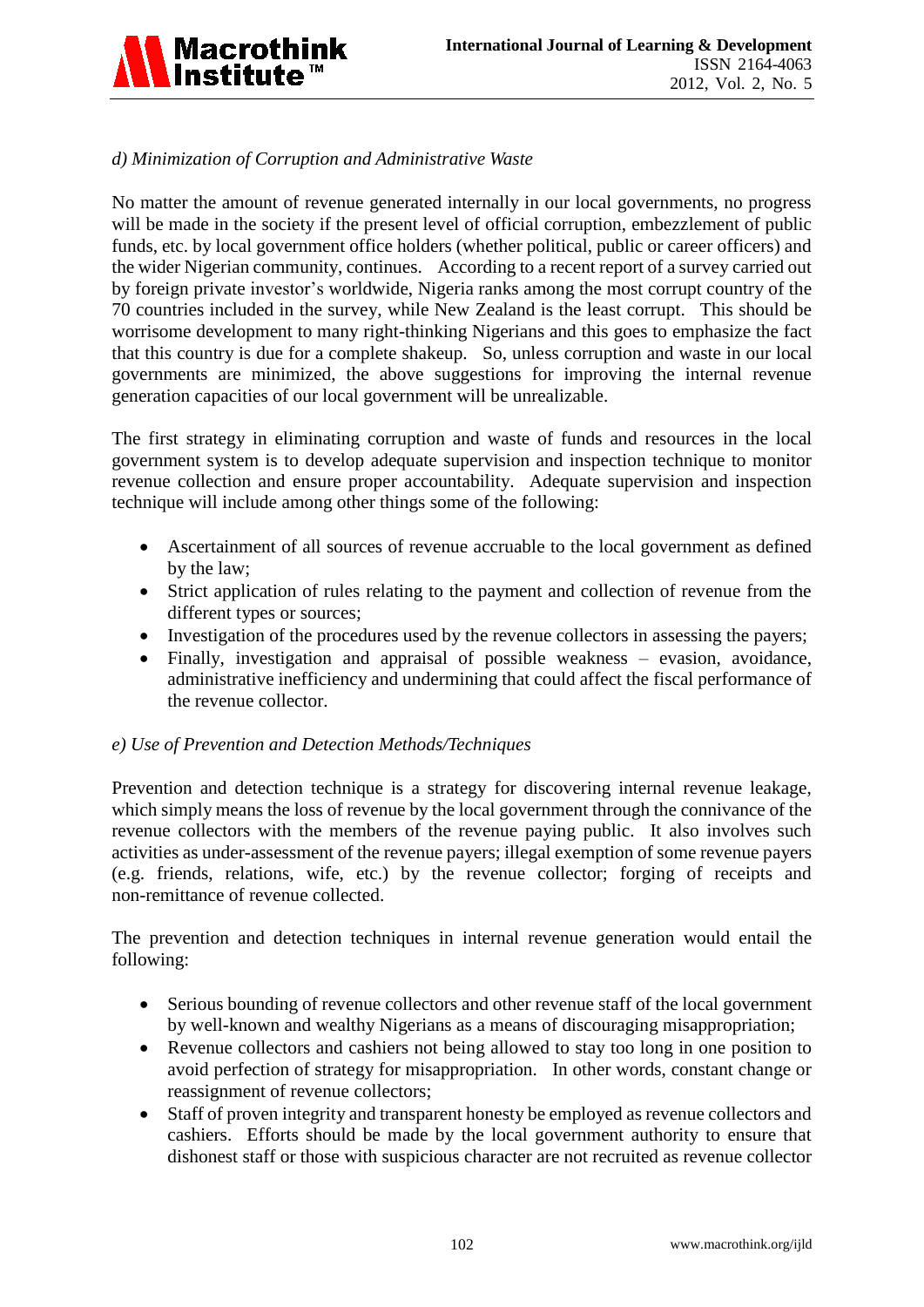

or cashier. Detailed investigation about the staff conduct, morals, life and background as well as previous records of service if any should be instituted.

#### **Regular Inspection and Auditing of the Revenue Records**

Government Inspector should regularly supervise and inspect the revenue books of the revenue collectors. Similarly, Internal Audit Unit of the local government must be strengthened and be up and doing in auditing the accounting records and revenue books of the revenue collectors and cashiers to ensure that no fund is diverted to private use. The Internal Audit Unit should be able to raise Audit Alarm when necessary.

## **Avoid Posting Staff with Known or Chronic Financial Embarrassment Problems as Revenue Collectors and Cashiers**

As much as possible, efforts should be made to ensure that staff entrusted with the responsibility of revenue collections are those with sound financial discipline, standing and public respect. A staff that is well known to be always applying for loan, overdrafts or salary advance should not be deployed as a revenue collector because he will constitute a serious threat to the local government revenue.

## **Adequate Salary and Remuneration for Revenue Staff**

The revenue collector and cashier should be adequately paid and rewarded to avoid the temptation of tampering with the revenue collected or colluding with the members of the public to defraud the local government of the much needed revenue. Adequate remuneration will encourage work motivation and satisfaction which will serve as a deterrent to dishonest or fraudulent practices.

#### **Conclusion**

We have seen from discussions above, that local governments have a lot of internal sources of revenue. These sources as can be seen have not been fully tapped or exploited by the local governments. It is interesting to note that local government themselves are largely responsible for non-maximization of their internal revenue sources. The reason for this is because they lack the political will to set the necessary machinery in motion for effective and efficient internal revenue generation.

The local governments pay more attention to collection of statutory allocations and lip service to internal revenue maximization. Most local governments have refused or paid little or no attention to updating their by-laws as they concern revenue payment, collection and enforcement. It is shocking and surprising to observe that some local governments still charge old rates and other fees as was the case during the colonial period. This they do notwithstanding the rate of inflation and other changes in the economy as well as the capacity and willingness of the members of the public to pay.

Apart from lack of political will by the local governments to maximize their internal revenue generation, there is also another problem on their part which is the prebendal attitude of their workers. Prebendalism is an attitude that public office is essentially held for personal gains. In other words, people seek for public office purely for personal gains. This attitude is